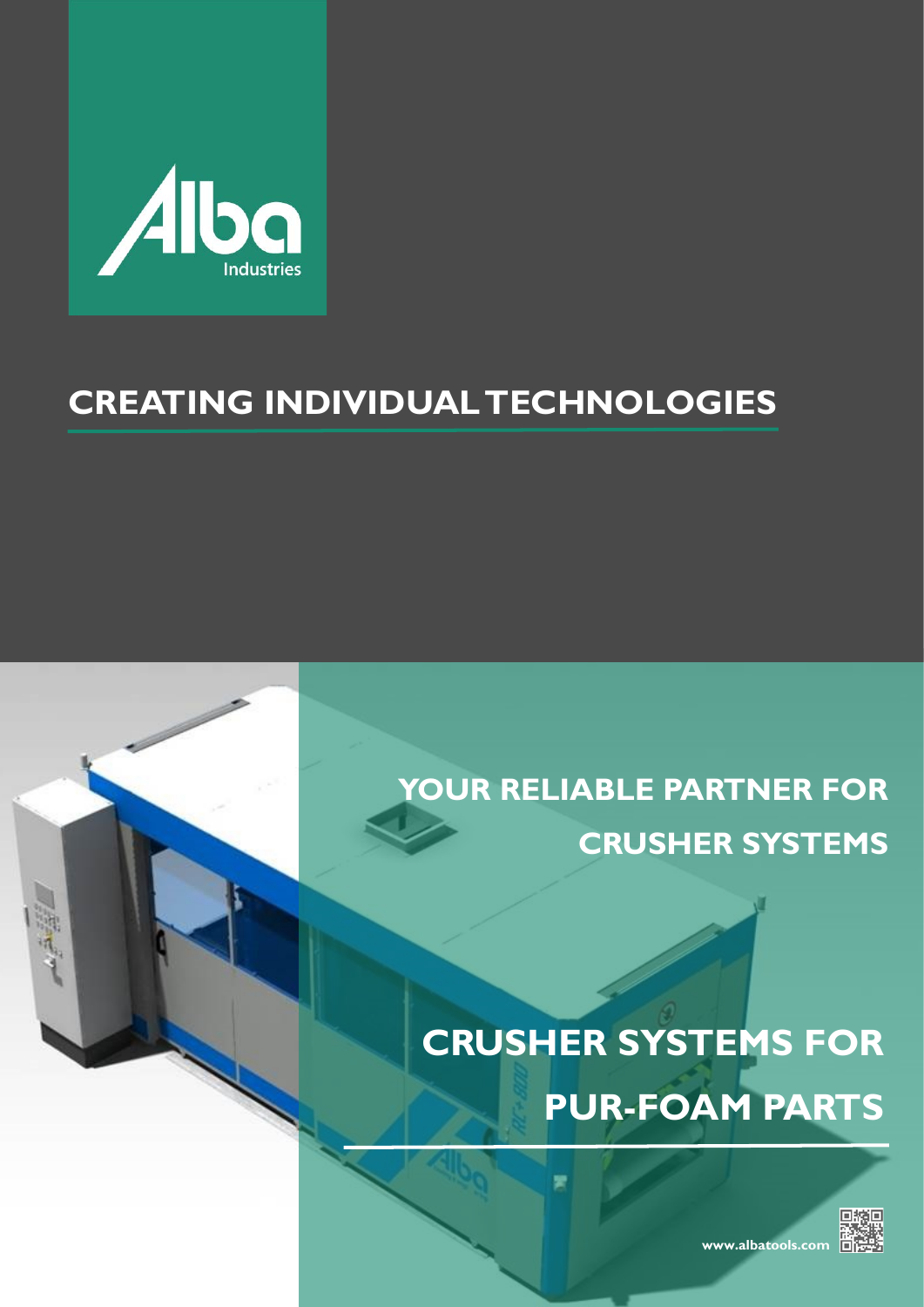

# **ALBA STANDARD CRUSHER SYSTEMS**

**Alba is an internationally active and recognized technology provider. We manufacture fully automatic vacuum and roller crushers of the highest quality. We also have the integrated conveyor technology and the adaptation of the required cycle times in our portfolio. Alba develops innovative systems for all requirements.**

## **CRUSHING PROCESS**

**A crushing process is indispensable for good foam part quality. Our crusher systems deliver the highest standards worldwide.**

**Variable, multi-stage design up to three levels in mixed design rollercrusher/vacuumcrusher possible depending on component variety. All foam parts with inserts always run through the vacuum crusher system.**

## **MIXED CYCLE TIME**

**The design is based on the needed mixed cycle time requirements of the production plant, the shortest possible times between demoulding and crushing are realised.** 

**All foamparts are brought together on a central conveyor belt after the multi-stage crushing processes.**

**Countless systems developed by Alba are in use worldwide in three-shift operation with low maintenance.**

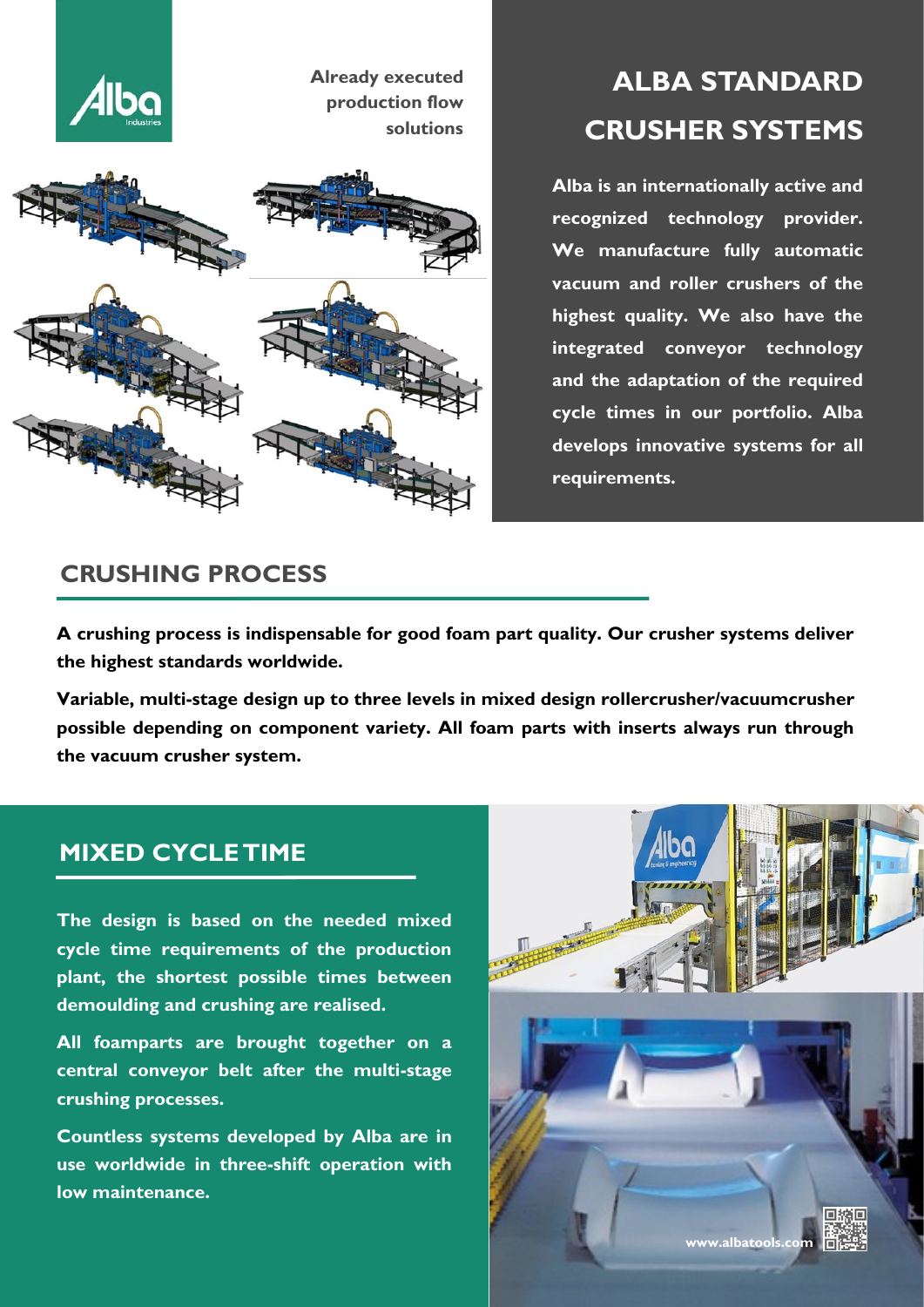

# **ALBA TECHNOLOGIES**

**As a partner of renowned production companies, we have many years of experience in crusher systems and meet the highest standards in terms of precision, quality, and adherence to delivery dates. The ecological idea is always in the foreground.**

### **VACUUM CRUSHER**

- l **Two performance levels available: Standard: Vacuum crusher cycle time about 20 sec. (2 times - 850mbar at sea height level) Tuned: Vacuum crusher cycle time about 14 sec. (2 times - 850mbar at sea height level)**
- l **Number of crush cycles and pressure adjustable via PLC**
- l **Inside-Dimensions vacuum caisson: 1800x850x300mm**
- l **Vacuum crusher #2 can be installed later on**
- l **Reliable ATLAS COPCO or KAESER vacuum screws**
- l **Including complete safety equipment**

#### **VACUUM SCREWS**

**All necessary parameters such as pressures, number of crush cycles, intermediate aerations and repetitions can be freely adjusted via the PLC.**

**The vacuum screws used are lowmaintenance, quiet and of compact design. The resulting waste heat can be used for other processes or discharged to the outside via pipes.**

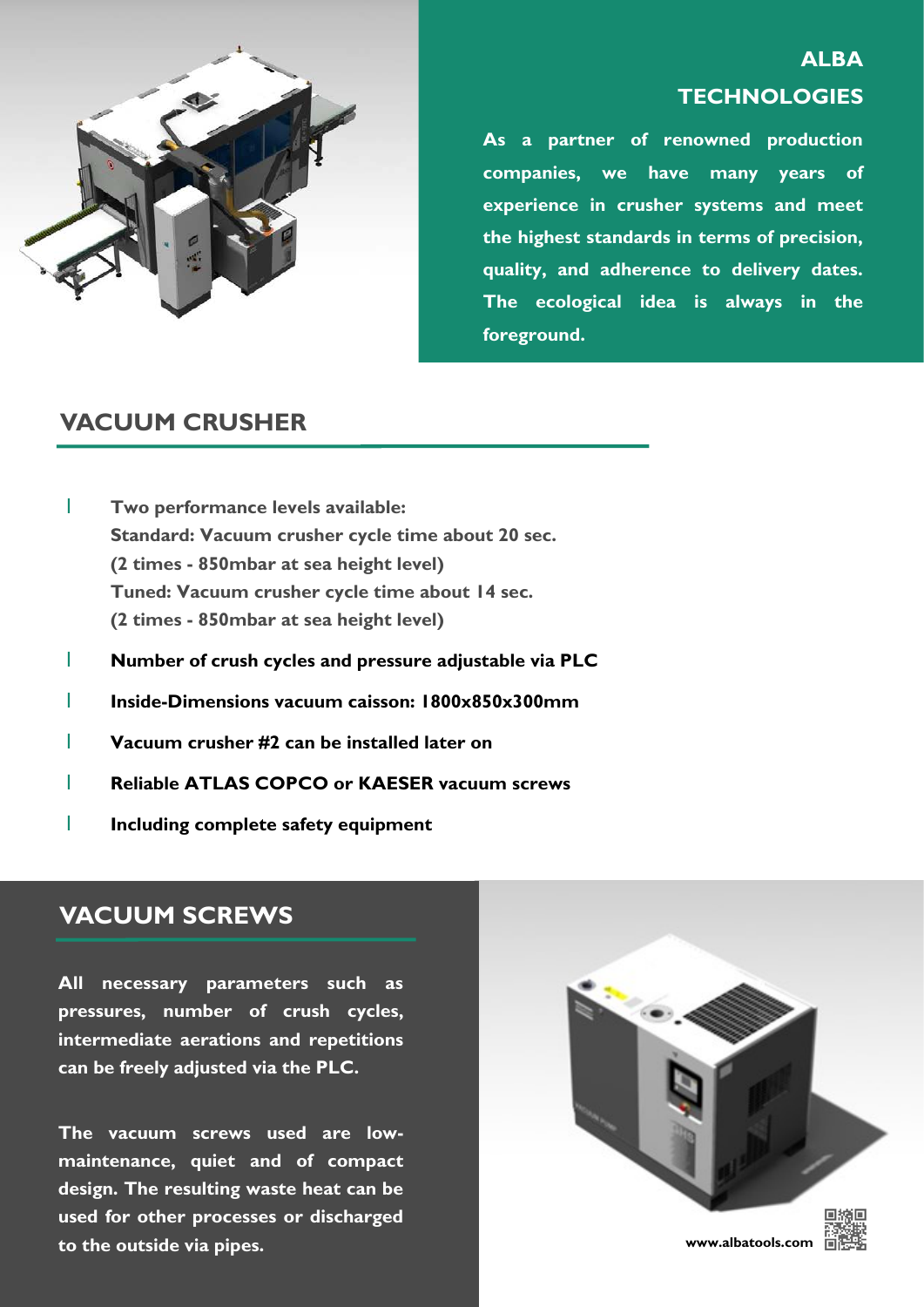

|                         | <b>CRUSHER SYSTEMS</b><br><b>CRUSHER-COMBINATIONS</b> |
|-------------------------|-------------------------------------------------------|
| <b>Main dimensions</b>  |                                                       |
| <b>Overall hight H</b>  | $\sim$ 2,5m                                           |
| <b>Overall width W</b>  | $\sim$ 2,0m                                           |
| <b>Overall length L</b> | $\sim$ 5,0 $m$                                        |

**ALBA STANDARD** 

# **EXPANDABLE SYSTEMS**

**Our systems can grow with your production requirements and are modularly expandable if considered within the initial order.** 

**The required interfaces are taken into account in advance, and expansion is possible within a few days via plug-in connections and mounting flanges if the additional components are prepared accordingly!**

# **SAFETY HOUSING**

| by 4 sliding doors<br>unlock door / stop RC |
|---------------------------------------------|
|                                             |
|                                             |
| on 2 diagonal corners                       |
|                                             |
| <b>RAL 9001 cremewhite</b>                  |
|                                             |
|                                             |